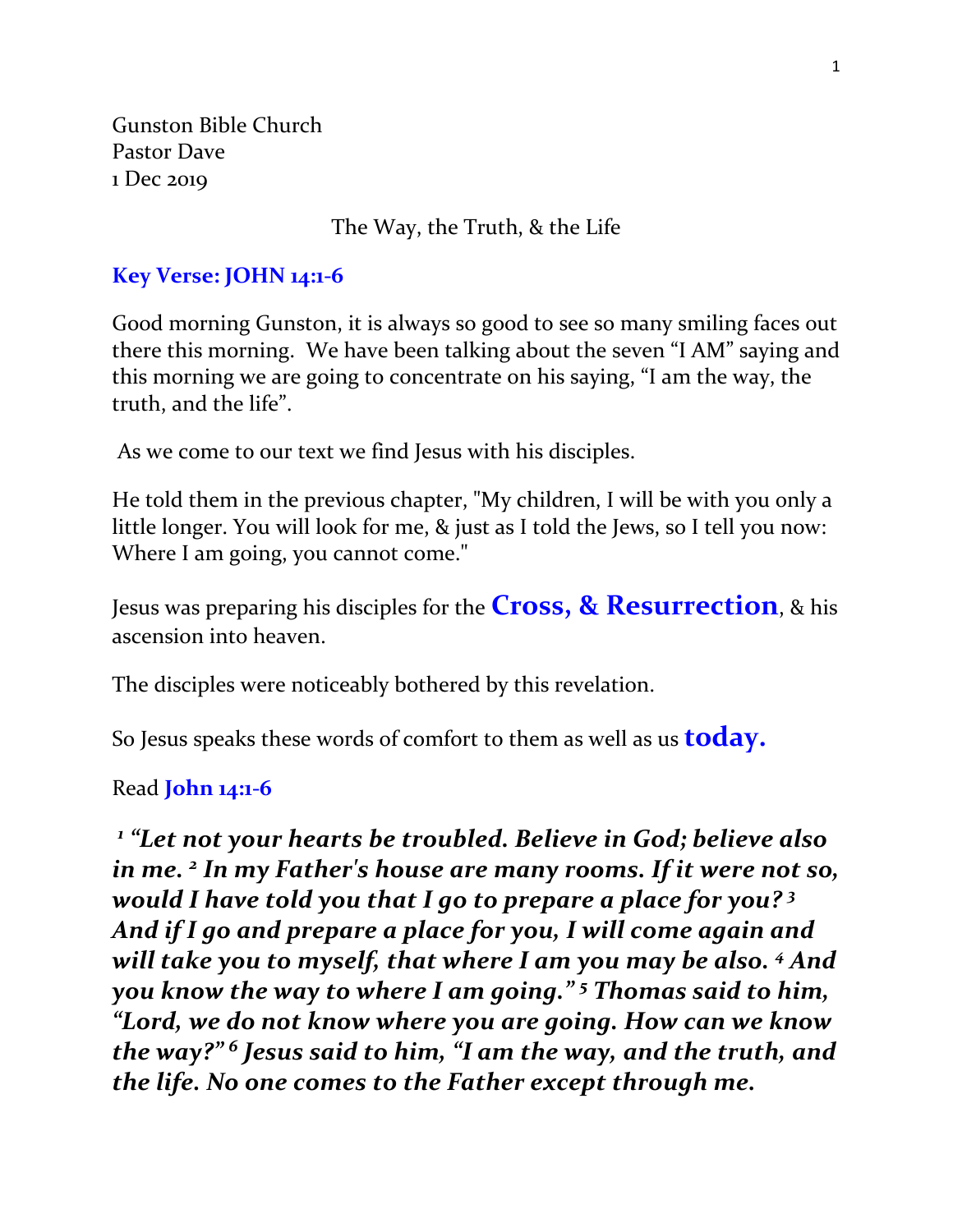## *6 Jesus answered, "I am the way and the truth and the life. No one comes to the Father except through me.*

When Thomas looked into Jesus' face & pleaded, "Lord, we don't know where you are going, so how can we know the way?"

He voiced the deepest need of the human soul.

The fact is that Christ had become the answer to every need in the life of Thomas--& Thomas dreaded the possibility of separation from his source of help.

So he cried, "Lord, how can we know the way?"

You can feel his pain and desperation; you have to remember the disciples had just found the answer to all life's questions. **(Jesus)** he had solved all their problems by providing a way of relief on the pressures of life. Now that they were starting to get comfortable walking with him and learning and growing daily with him. He just dropped a bomb shell on them and let them know he was going away.

The Savior's reply in v.6 was a final answer--not only for Thomas--but for all men, in every age.

### *6 Jesus answered, "I am the way and the truth and the life. No one comes to the Father except through me.*

Which leads us to our first point in today's sermon;

# 1. I AM THE WAY

I am the way, the Pronoun is emphatic, **"I"** and none beside me.

**"The Way"** he is the only way to get to heaven, he demonstrated it in the doctrine that he taught and it was by his death that he purchased this heavenly inheritance for us.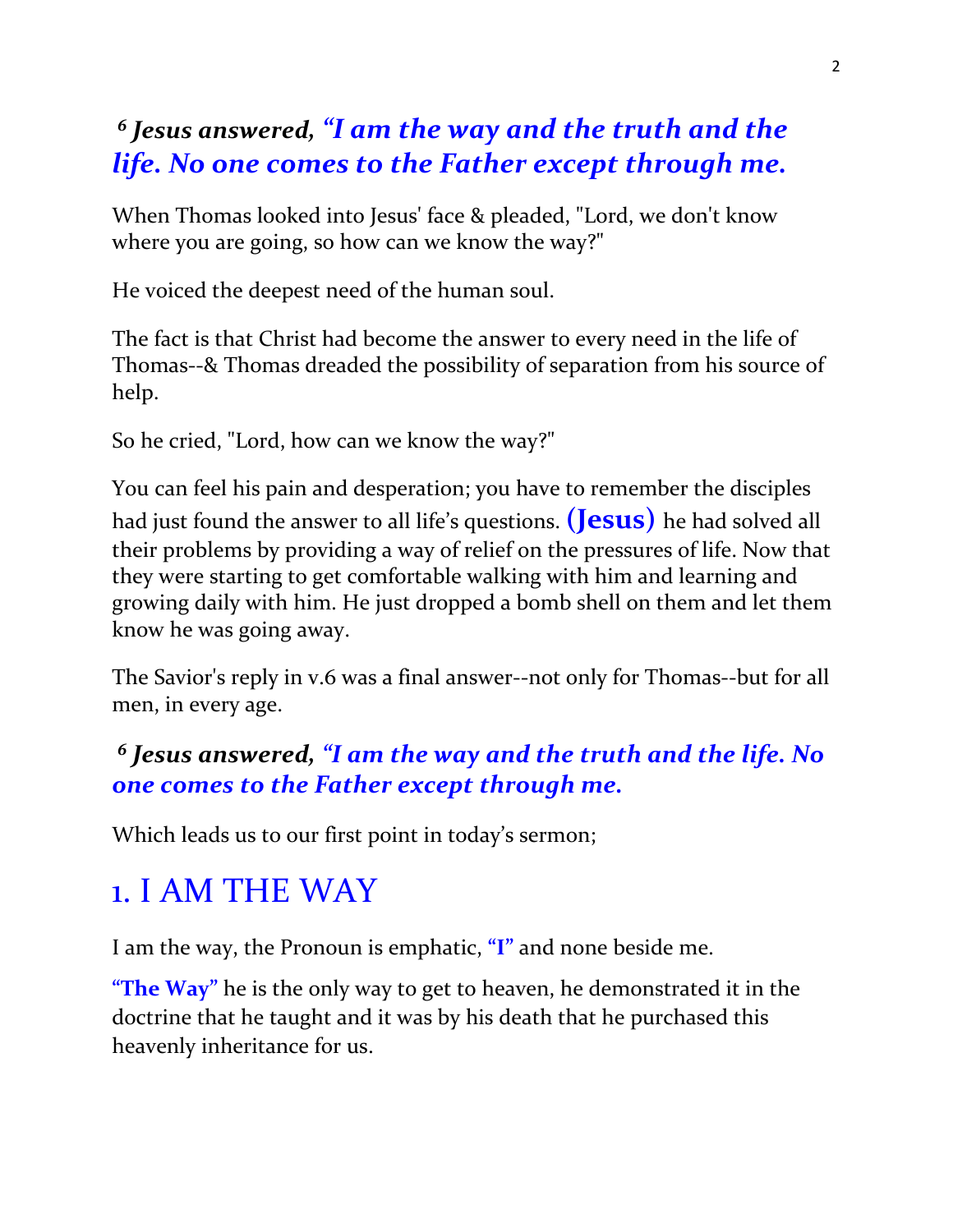By his steps he showed the way in which we should go in any situation and or circumstances we may be in.

**"The Way"** is again made prominent, reversing the order which Thomas had used when he said He and only he is the means which men can approach the father.

## **1 Timothy 2:5,** *"For there is one God, and one mediator between God and men, the man Christ Jesus."*

This Jesus Christ was the leader in the road, the guide to the wandering, the preacher to the ignorant, and an example to all to follow.

Imagine a little league baseball team of six or seven year olds learning how to play the game of baseball. Putting yourself in that same situation I am sure you can remember they would much rather just play the game rather than try and learn the rules of playing the game. Now imagine one very imaginative player who thinks they have a much better way to play the game. He would stand at the plate with the bat on his shoulder and try his best to hit the ball as the pitcher threw it. When he did hit it, he would drop his bat but instead of heading toward first base would jump on home plate with both feet and yell "Home Run."

While this is all happening the fielder catches the ball and throws it to first base and the umpire calls the young man "OUT." The little man stands his ground, looks up at the umpire and says defiantly, "I'm not out. I just got to home plate before they did, I have a Home Run."

The umpire tells the young man, yes son you did get to Home plate first but you have to run all the bases first before you get to home plate in order to get a Home run. But it's too hard that way; my way I get a home run every time.

You can see the humor in the story, and it repeats itself again and again as we continue to have a new generation of little leaguers that have to be taught how to play by the Rules…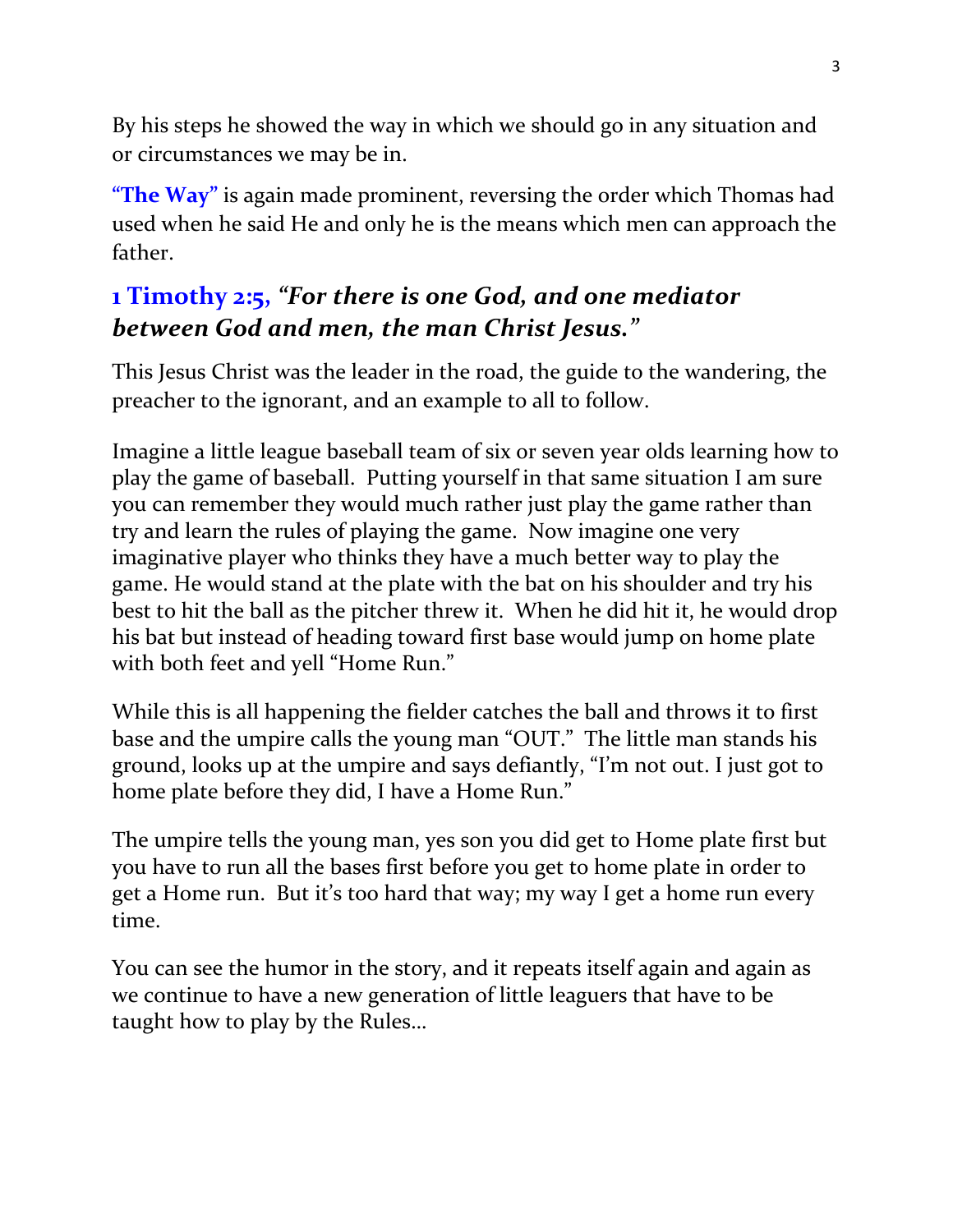So now we can understand how simple that is in little league baseball, what makes us think it is any different with us making our way to our eternal home in heaven?

Just like those baseball players we must run the prescribed bases to get to home plate, God has established the correct path we must take in order to get there… there are no other ways or shortcuts it is only through the way (Jesus) that counts…

#### **Isaiah 53:6 "***All we like sheep have gone astray; we have turned everyone to his own way;*

The express purpose for which the Son of Man came into the world was, **Luke 19:10** *"...to seek & to save what was lost."*

Christ, therefore, has become the **"way"** that men might be saved.

We need to realize that Christ is not only **a way** but that Christ is the **Only** Way to be saved.

"I am the way" Jesus said. "No one comes to the Father except through Me."

There is on mediator, Christ Jesus who gives has given himself as a **ransom** for all.

Now while there are as many ways to Christ, there is only one way to God- that is through Christ Himself.

Many **Denominations** as well as other religions preach that there are multiple ways to God. This is not a popular doctrine among non-Christians but still it remains a fact.

If **Liberalism** had its say, it would tell us that there are many ways to the Father: such as--the way of nature, social gospel, charity.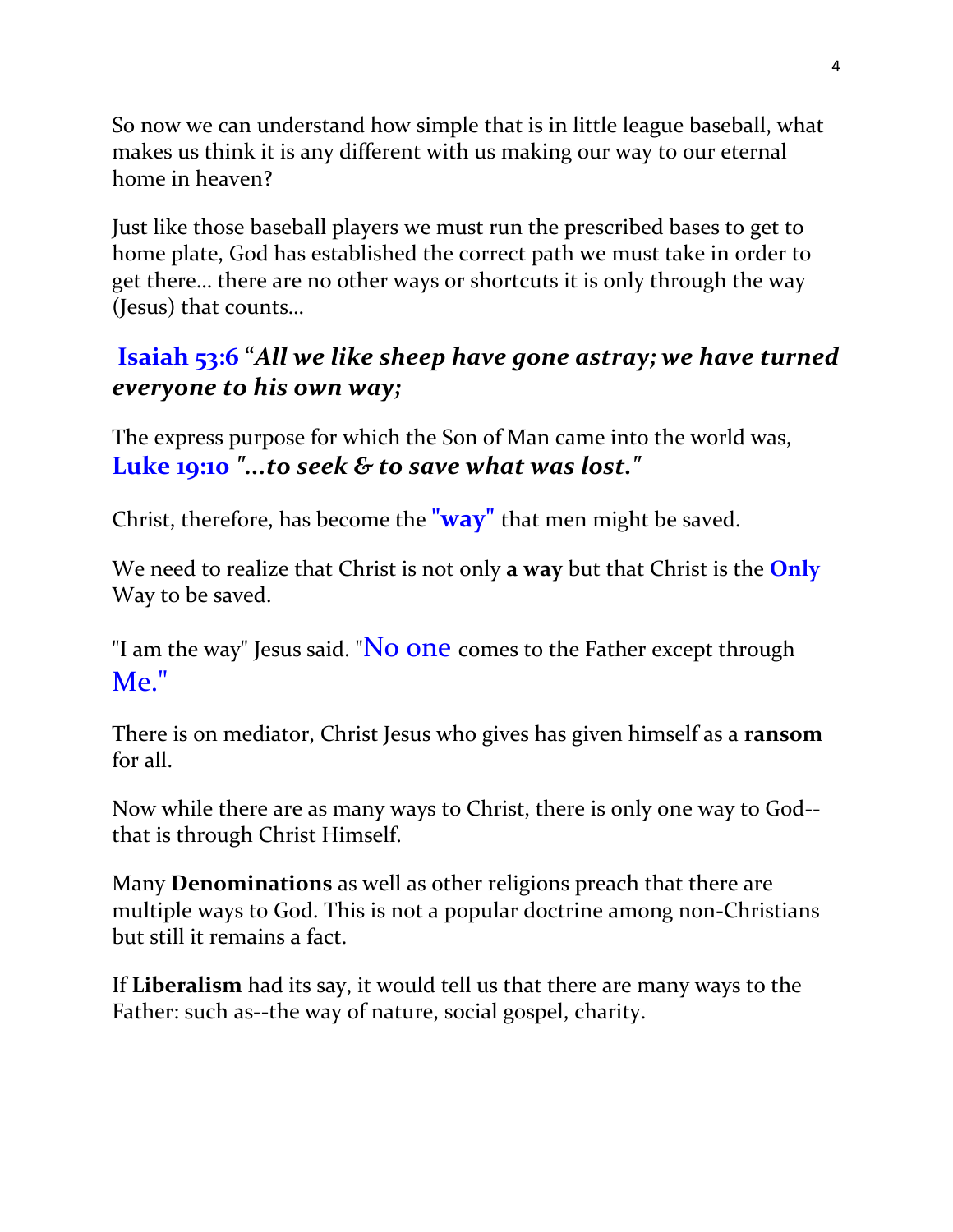If **materialism** had its say it would tell us that the way to the Father is through: The improvement of one's environment until personal satisfaction was reached.

If **Universalism** had its say it would tell us we don't even need to find a way to the Father because everyone will eventually be saved.

Even the outspoken reverend **Jesse Jackson** made a comment where he said that men can reach the Father by many different paths--including those of Mohammed, Buddha, Confucius, or Jesus Christ. That there were multiple paths to God.

Saints , please pay attention, that is **not in my Bible** in fact remember the sermon I preached a few weeks back about Jesus was the door or the gate.

All of these who try to climb into the fold by some other way are thieves & robbers.

### **John 10:1 (ESV), "***Truly, truly, I say to you, he who does not enter the sheepfold by the door but climbs in by another way, that man is a thief and a robber.*

There is only one way to the Father: it is through Christ.

## **He is the only way to be saved.**

According to Jesus' own words there is not a person alive today, no matter how pious or religious they might be--who will be in heaven w/o coming through Jesus Christ.

Christ is the Open Way to be saved.

"I am the way" says Jesus.

Without the work of Christ at Calvary there would be no "way" to heaven.

He is not only the pathfinder, but He is the path along which He invites us to walk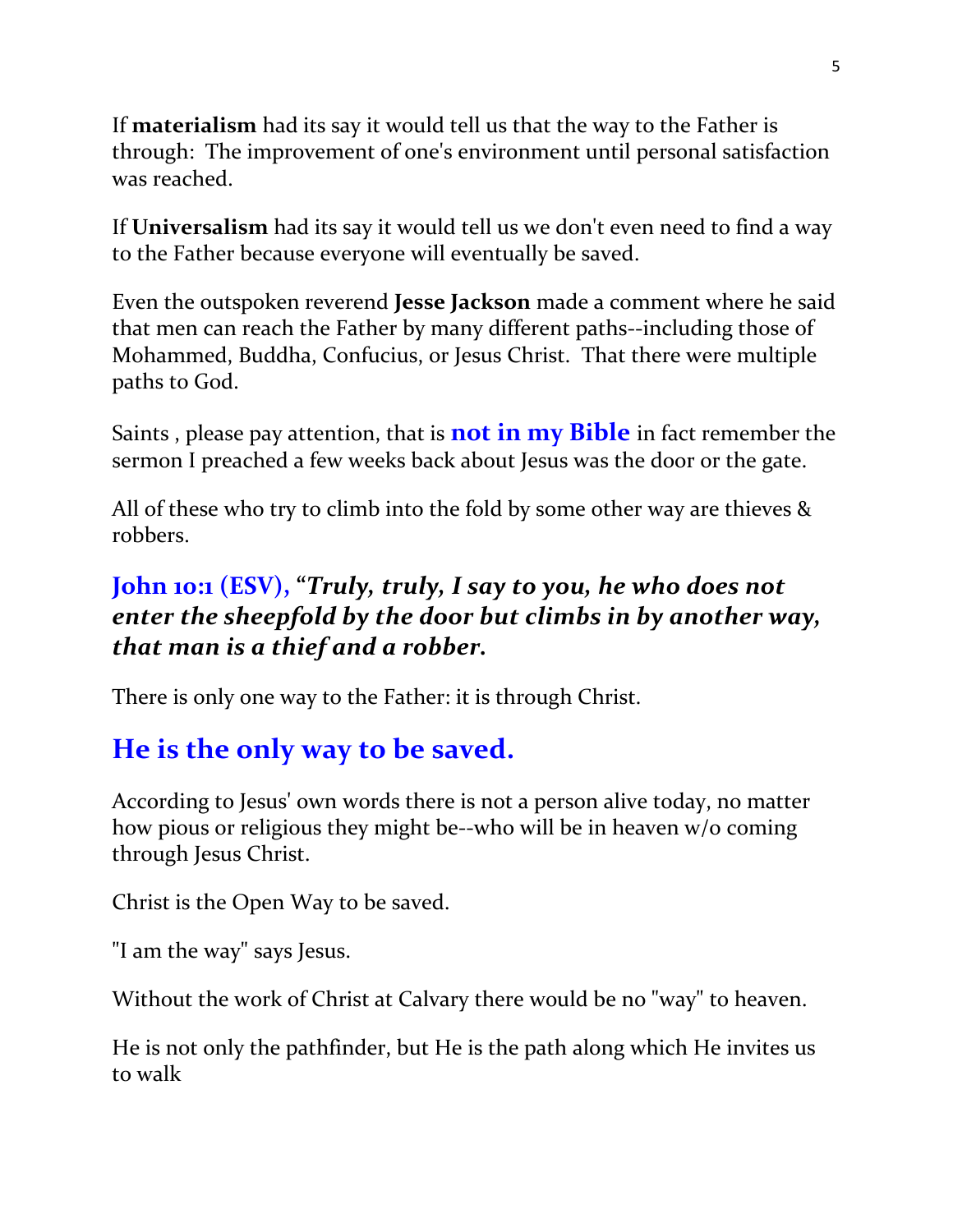He has done all that is necessary in order that we might arrive safely.

In Jesus' answer to Thomas & to all men not only did he say he was the way he also said;

# 2. I AM THE TRUTH

When Jesus declared, "**I am the truth**", He gave expression to one of the most profound concepts found in scripture.

In those words He claimed to be the expression of the absolute truth about:

Trans: In essence Jesus claimed to be; Truth embodied in the Incarnate Word.

#### **"I am the truth".**

Christ is the truth because He is the self-revelation of God that has been manifested.

The Truth, as he is the source of Truth and communicates that truth for the salvation of men.

He is the light that has come into the world.

Being the perfect revelation of the Father He combines in Himself & manifests all divine reality.

He embodies what men ought to know & believe of God. And what they should do as God's children.

**John 17:17 (ESV) says, "Sanctify them in thy truth, your word is truth."**

**Psalms 119:160 (ESV), "***The sum of your word is truth, and every one of your righteous rules endures forever."*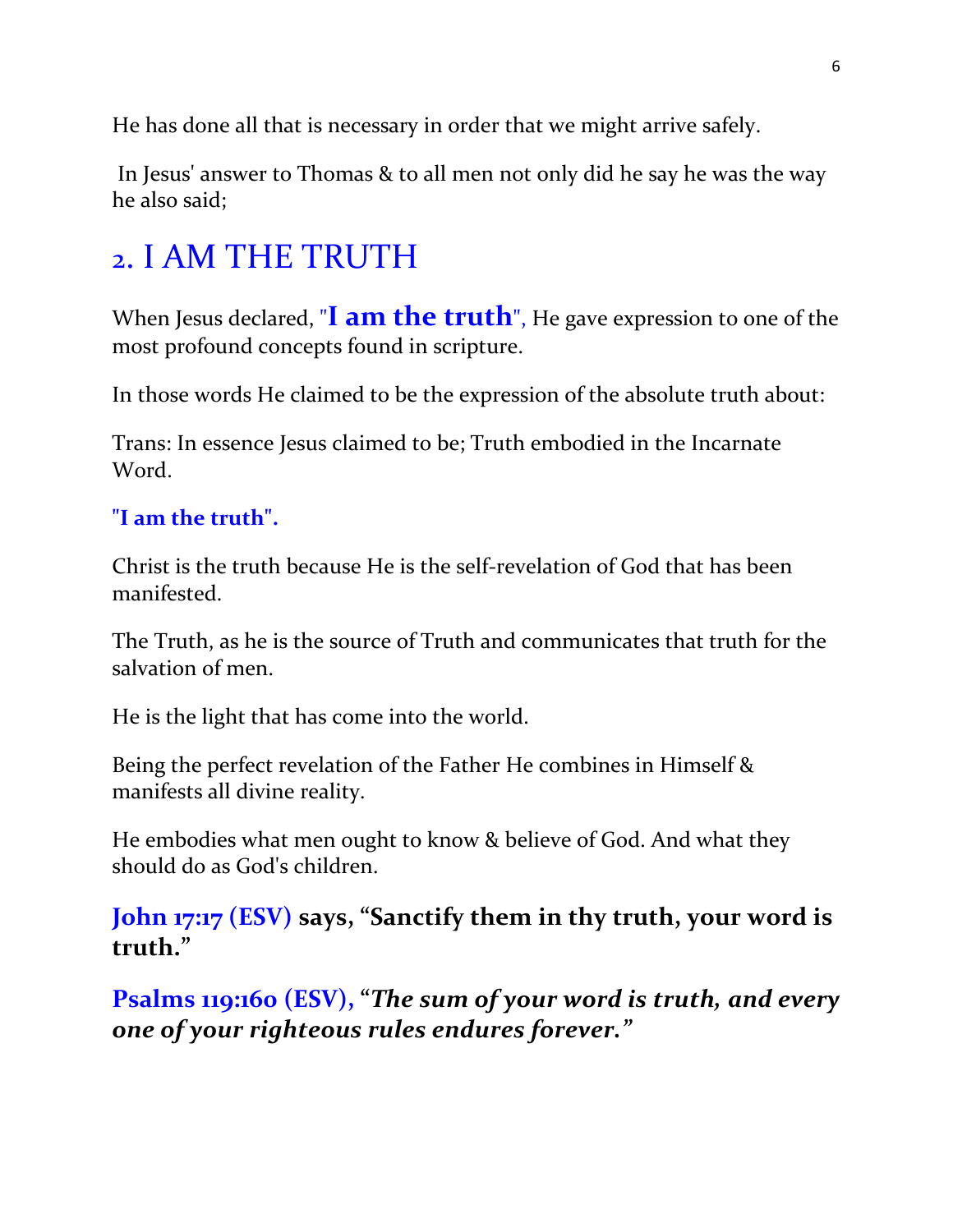#### **John 8:32 (ESV)***, "And you will know the truth, and the truth will make you free."*

The truth does not waiver or change, it remains the same. Because he clearly leads the way, we can follow without fear of going the wrong way.

Trans: When Jesus said, "I am the truth" He was also claiming to be:

Truth embodied in the inspired Word.

Jesus is the "Word" spoken of in John chp. 1.

He is both the living Word of God & the written Word of God.

He is the Word of the O.T. as well as the witness of the N.T.

Jesus said in

#### **John. 5:39** *, "You search the Scriptures because you think that in them you have eternal life; and it is they that bear witness about me,"*

Christ's truth is embodied in the inspired Word of God, both O.T. & N.T. for He is the Word.

The Holy Spirit taught the apostles directly through inspiration & speaks to us just as directly when we open the Word of God.

**Is He speaking to you today?**

**Do you know the truth?** 

#### **Do you know the Son of God?**

Thinking about Jesus as the Truth reminds me of the story I heard about how a bunch of young kids were discussing the text about how we are to be the salt of the earth.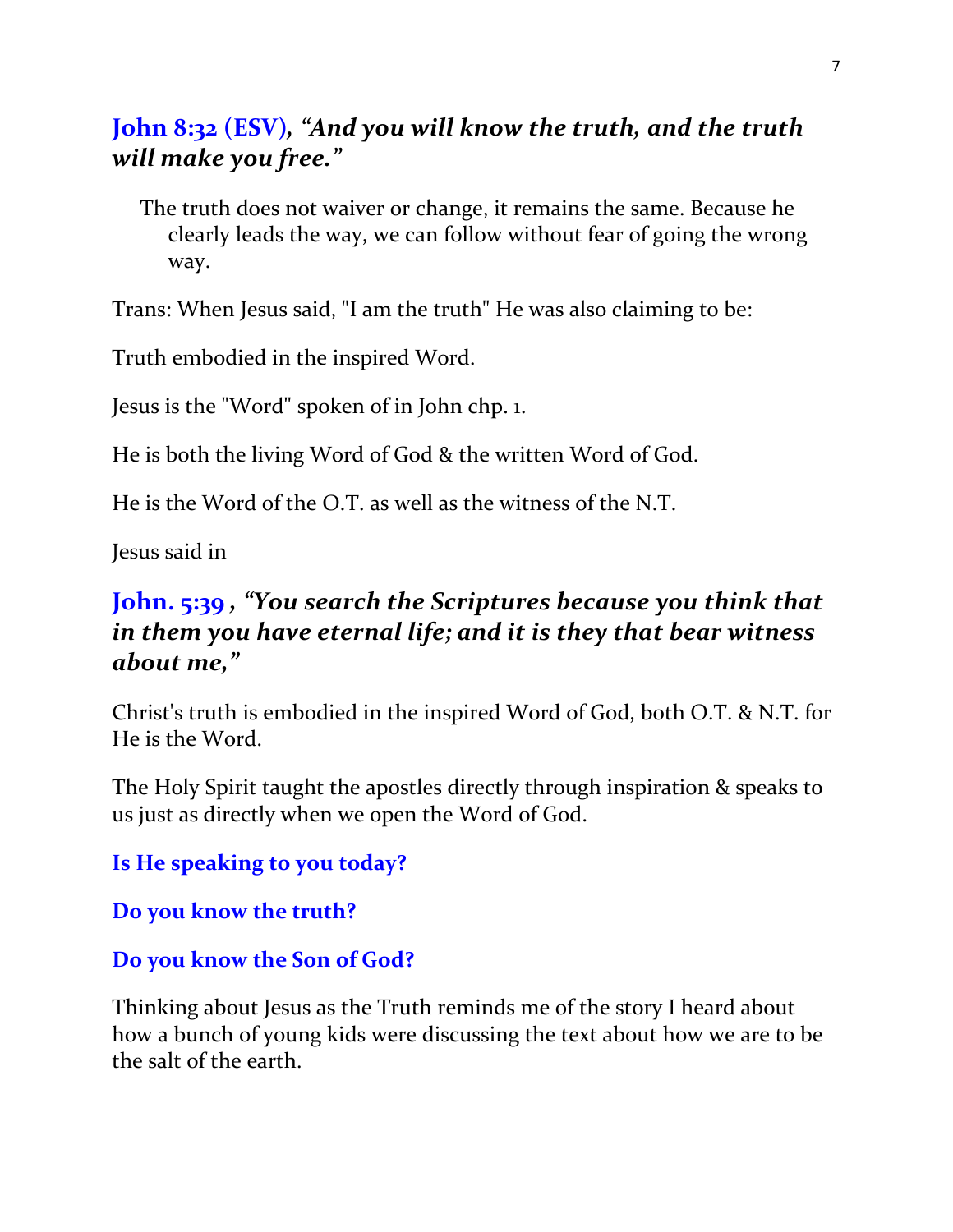One after the other gave their interpretation of what it meant to be the salt of the earth because we as Christians are called to be that salt.

One said that slat imparts a distinct flavor; another said that salt is used to preserve things from Decaying.

Finally one little girl said very innocently that **salt creates Thirst**.

Think about it for a minute, salt just like the word of God when ingested should create a thirst within you.

Now ask yourself **what are your thirsting for today?** 

Transition: Jesus told Thomas, "I am the Truth".

Lastly, let us consider Jesus words:

# **3. I AM THE LIFE**

I am the Life, as the author and giver of eternal life and the purchaser of it by his sacrificial death, he who by his doctrine shows us the way to it, and by his Holy Spirit begins it and carries it on to perfection, reminding us of all that he taught.

We cannot follow Jesus in our own strength; nothing we can do in and of ourselves can bring us into God's presence.

By this term **"life"** the Lord Jesus intended to convey something far more than temporal life.

He was offering: Abundant Life

```
John 10:10 (ESV)
```
*<sup>10</sup> The thief comes only to steal and kill and destroy; I came that they may have life, and have it abundantly*

```
Romans 6:23, (ESV)
```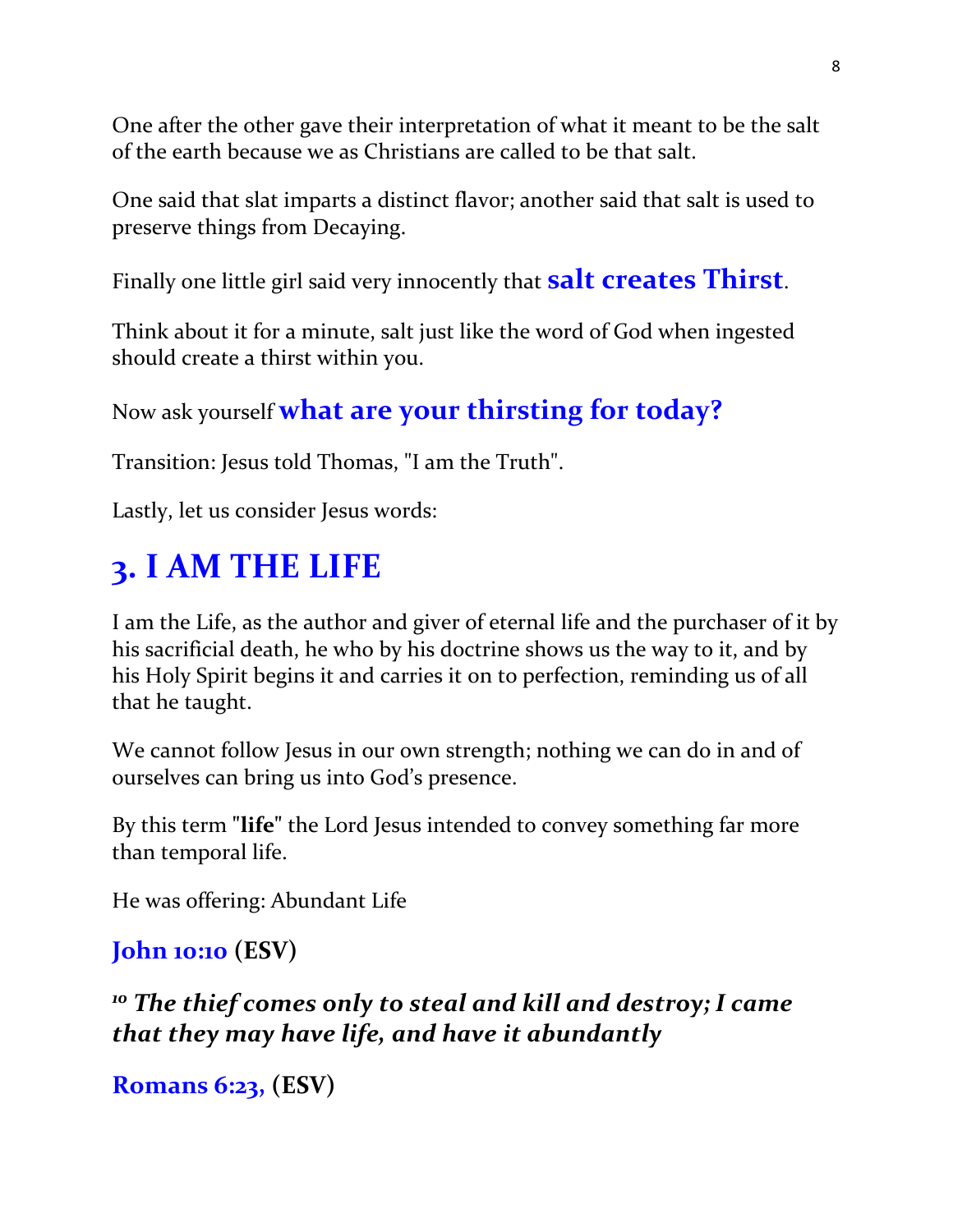### *"For the wages of sin is death; but the gift of God is eternal life, through Jesus Christ our Lord."*

The abundant life of which we are speaking has come from heaven itself by way of the incarnation, into the clouds & depressions of our terrestrial atmosphere.

It is the eternal germ which Jesus has planted in the hearts of His redeemed people to spread forever.

It is a quality of life that can cope w/any situation, under any set of circumstances.

It is the life that says, "I am strong **because** Jesus Christ is strong."

In fact one of my favorite verses is I can do all things in Christ who strengthens me.

"I am **free** because Jesus Christ has freed me."

"I am **alive** because Jesus Christ has recreated me to a life of holiness & purity."

It is an abundant life because it is lived by following the footsteps of Jesus.

### It is also a: **Triumphant Life.**

### **John 1:4-5** *"In him was life, and that life was the light of men. The light shines in the darkness, but the darkness has not understood it."*

## **Sin and holiness can never stay together very long.**

If you would be truly happy you must be truly holy, and the secret is bound up with this triumphant life.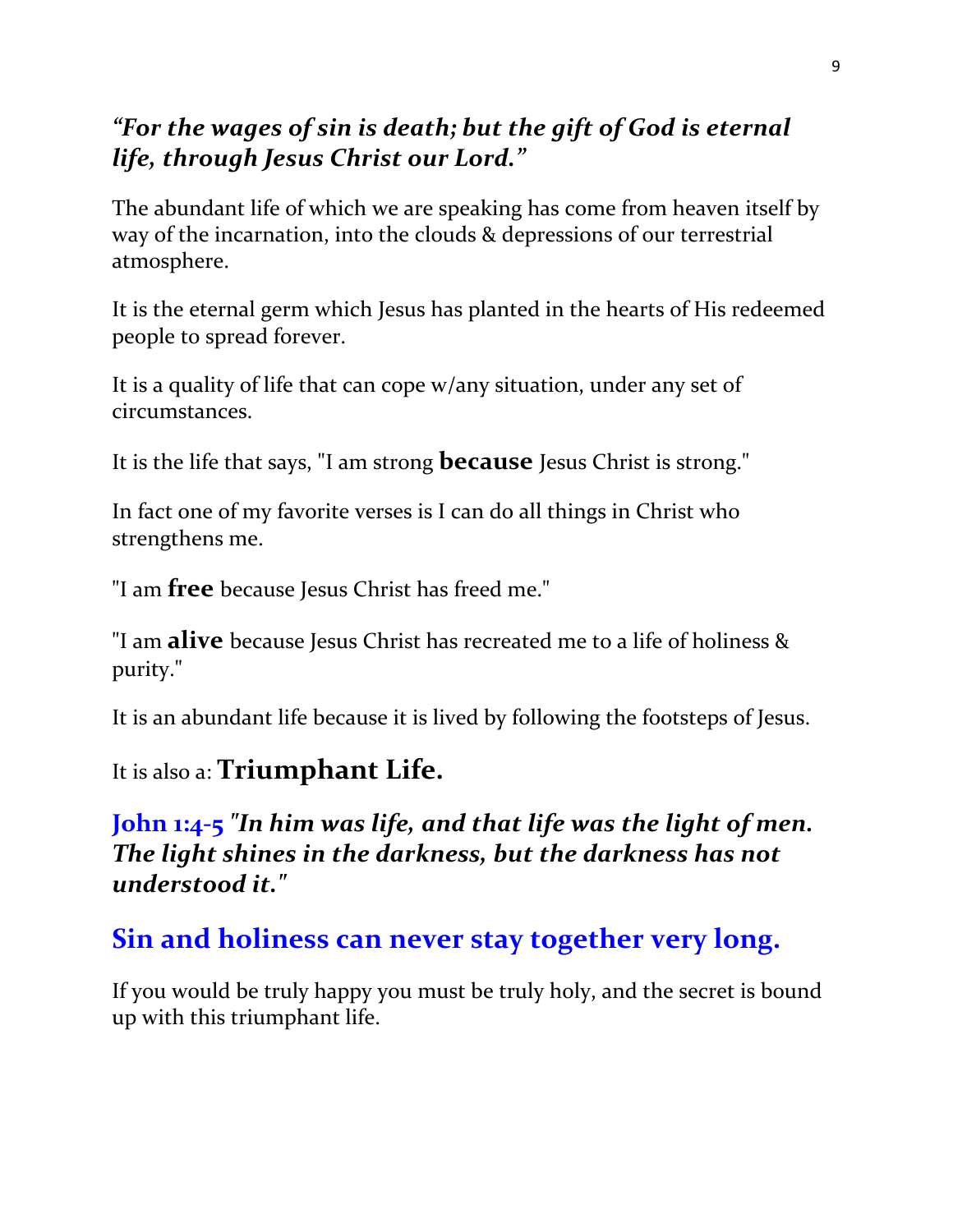Paul knew this kind of life for he could say **Romans 8:2***, "through Christ Jesus the law of the Spirit of life has set me free from the law of sin & death."*

It is a life that can say, "I am no longer in bondage to sin & death for Christ has set me free."

"I am triumphant and have **already won** the battle because Jesus has already won it for me."

#### **Conclusion:**

#### Jesus said, **"I am the way & the truth & the life."**

*Way* "speaks of a connection between two persons or things, and here the link between **God and sinners**"

*Truth* "reminds us of the complete **reliability** of Jesus in all that he does and is"

**Life** "stresses the fact that mere physical existence matters little. The only life worth the name is that which Jesus brings, for he is **life itself"**

There is no alternative path Jesus alone is the only authorized path to God When one takes away Jesus, then all hope is gone

"He is the **only way**, the total demonstration of deity to the world, and the one in whom alone is eternal life to be received"

### **Acts 4:12 (ESV),** *"And there is salvation in no one else, for there is no other name under heaven given among men by which we must be saved."*

The same promise is still given today to all the faithful.

No matter how hard times may get for us and how confused we may become, we must always trust in God and in His promises.